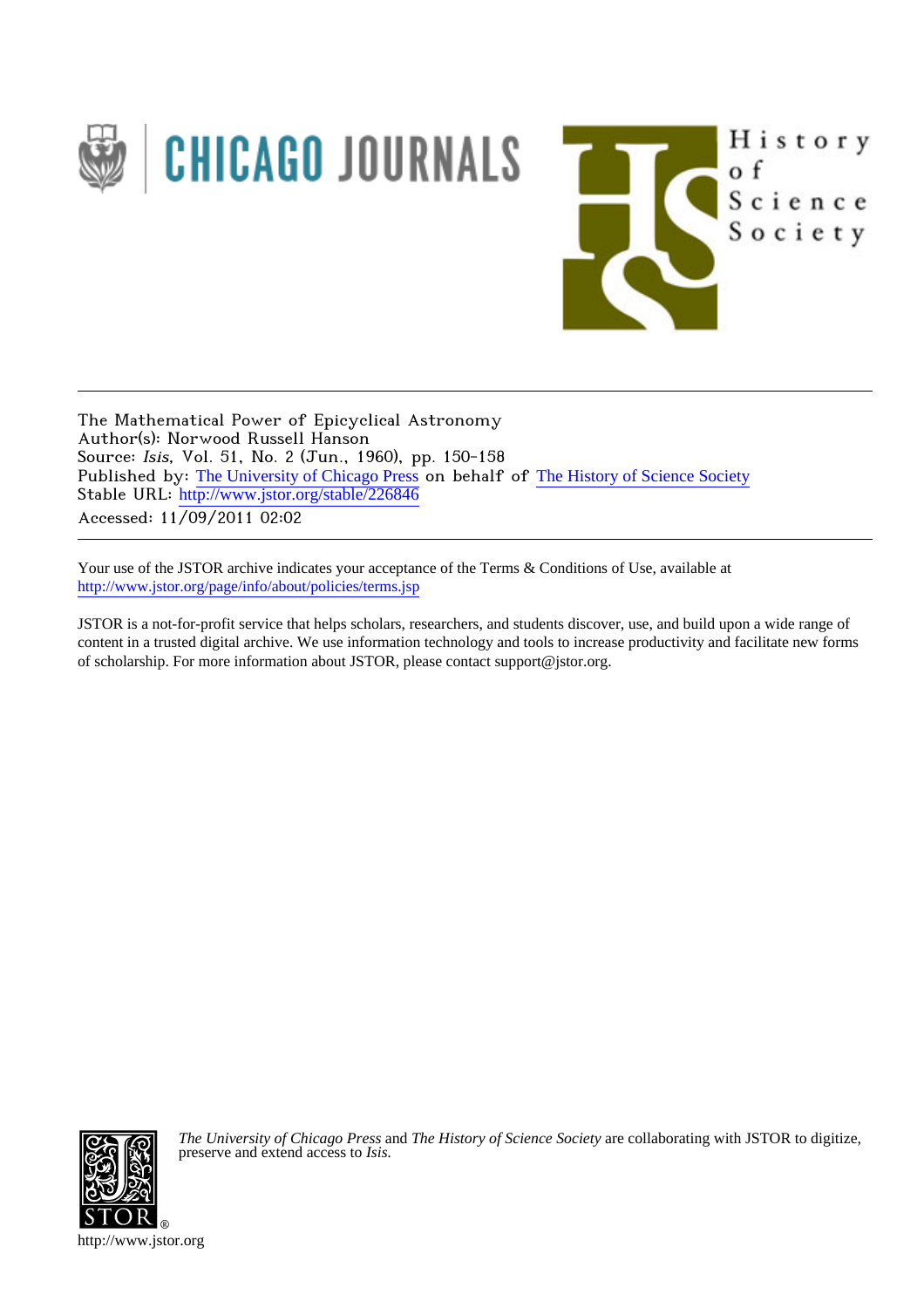## **The Mathematical Power of Epicyclical Astronomy**

## **By Norwood Russell Hanson\***

**T HIS PAPER has two objectives. The first is to describe more graphically than has yet been done the elegance of the ancient technique of epicycleon-deferent. The second is to expose as erroneous an implicit contention of several historians - namely, that the inadequacy of Ptolemaic astronomy is somehow connected with its formally weak computational equipment.' When compared with the powerful calculational devices of our twentieth century, epicycle-on-deferent astronomy apparently comes out as a laughably primitive attempt to predict planetary perturbations. But to reason thus is fallacious.** 

**Actually, these objectives will be achieved simultaneously - if they are achieved at all. To see the comprehensive theoretical power of this ancient geometrical device just is to see its elegance.** 

**1** 

**First then, a graphic account of the flexible beauty of epicycle-on-deferent. Let Ptolemy himself introduce the subject:** 

**... the epicycle is made to move in longitude in the order of the signs in a circle concentric with the Zodiac [i.e., from west to east], while the planet moves on the epicycle at a velocity which is the same as that of the anomaly; on that part of the epicycle farthest from the earth the motion is direct.2** 

**Ptolemy here describes that example of epicyclical motion which is now the staple illustration in history of science textbooks (Figure 1).** 

**It is said of Herakleides that he envisaged such a motion for Mercury and Venus. Thus, Chalcidius:** 

**the geometric point of view was the complications of cycles and epicycles it involved" (A History of Science, 4th ed. [Cambridge], p. 109, my italics). Even an authority like Abetti is misleading in this connection: "It [the Copernican system] has the weakness of the epicycles, which could not explain the variable direction of the planet, due to its elliptic motion around the sun . . ." (The History of Astronomy [New York, 1952], p. 80). The present paper purports to demonstrate the untenability of this position.** 

**<sup>2</sup>Claudius Ptolemy, Syntaxis mathematica, ed. Heiberg (Leipzig, 1898-1903), III, 3.** 

**<sup>\*</sup> Indiana University. I am indebted to Dr. F. Smithies, of St. John's College, Cambridge University, for help with the formal parts of this paper.** 

**<sup>1</sup> So prevalent is this view that as late as 1880 De Morgan had to write: "On this theory of epicycles . . . the common notion is that it was a cumbrous and useless apparatus, thrown away by the moderns" (Dictionary of Greek and Roman Biography, compiled by Sir William Smith [London, 1880], s.v. Claudius Ptolemaeus, p. 576). Dampier does not help to correct "the common notion" forcibly or clearly enough. He writes: "Its [the theory of Hipparchus and Ptolemy] one fault from**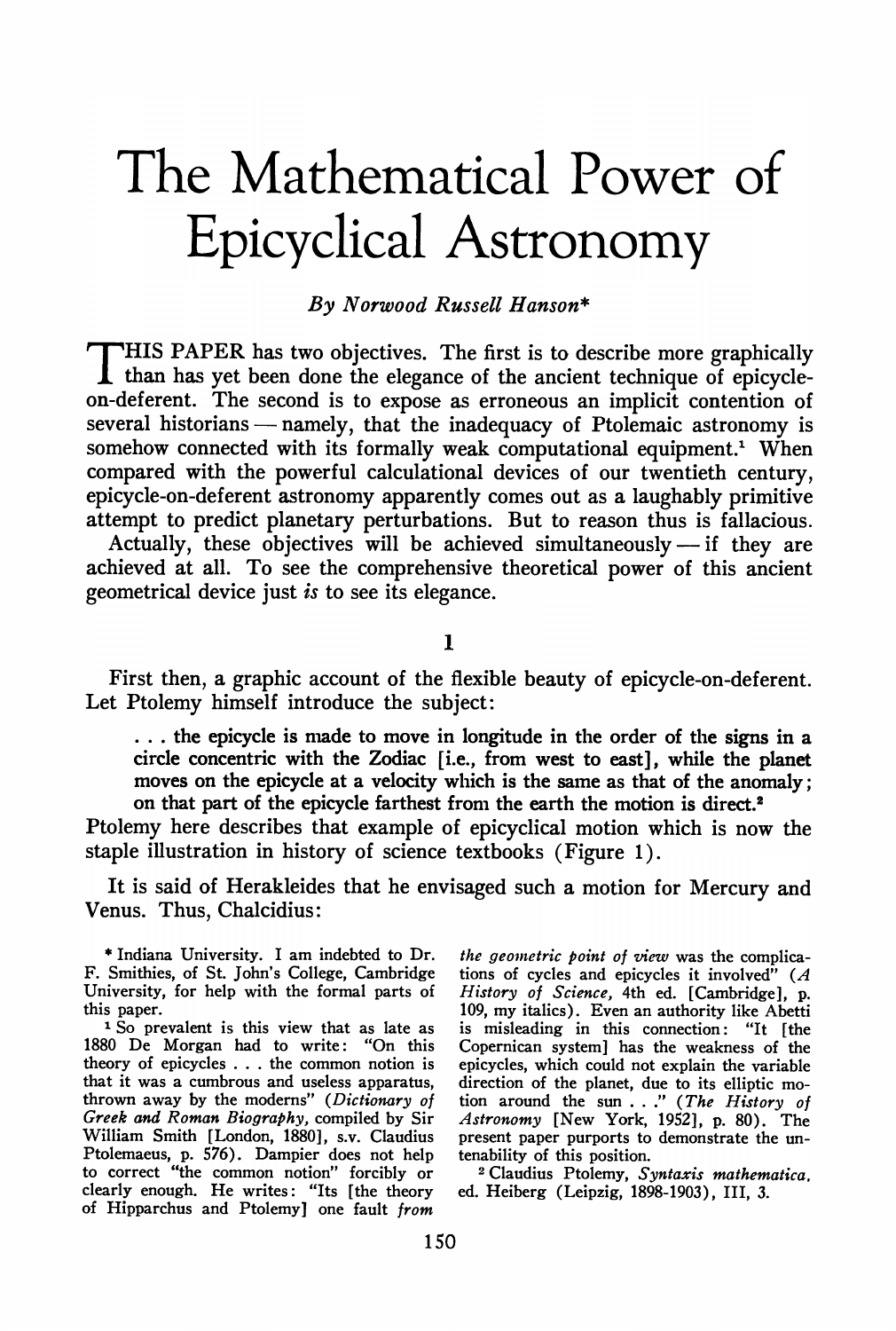**Herakleides of Pontus, in describing the path of Venus and the sun, and assigning one midpoint for both, showed how Venus is sometimes above and sometimes below the sun.3** 

**Vitruvius amplifies this:** 

**Mercury and Venus make their retrogradations and retardations around the rays of the sun, making a crown, as it were, by their courses about the sun as center.4** 

**Martianus Capella is even more explicit:** 

Venus and Mercury . . . place the center of their orbits in the sun; so that they **sometimes move above it and sometimes below it, i.e., nearer the earth ... the circles of this star [Mercury] and Venus are epicycles. That is to say, they**  do not include the round earth within their own orbit, but are carried around **it latterly, as it were.5** 



**As textbooks readily show, by reversing the direction in which the planet turns on the epicycle, an elliptical orbit results, an effect of which Copernicus was well aware (Figure 2).** 

**It is demonstrable, of course, that this same effect could have been obtained**  without the epicycle — simply by letting the deferential circle's center itself **move in a circle just the size of the epicycle above (Figure 3).** 

**As Ptolemy puts it:** 

**the center of the excentric revolves . . . whilst the planet moves on the excentric in the opposite direction . . .6** 

**Indeed, Ptolemy actually superimposes both demonstrations to reveal their perfect equivalence:** 

**3 Commentary on Plato's Timaeus, 109. 4 On Architecture, IX, 1.6.** 

**6 On the Marriage of Philology and Mercury, VIII, 859, 879.** 

**6 Syntaxis mathematica, III, 3.**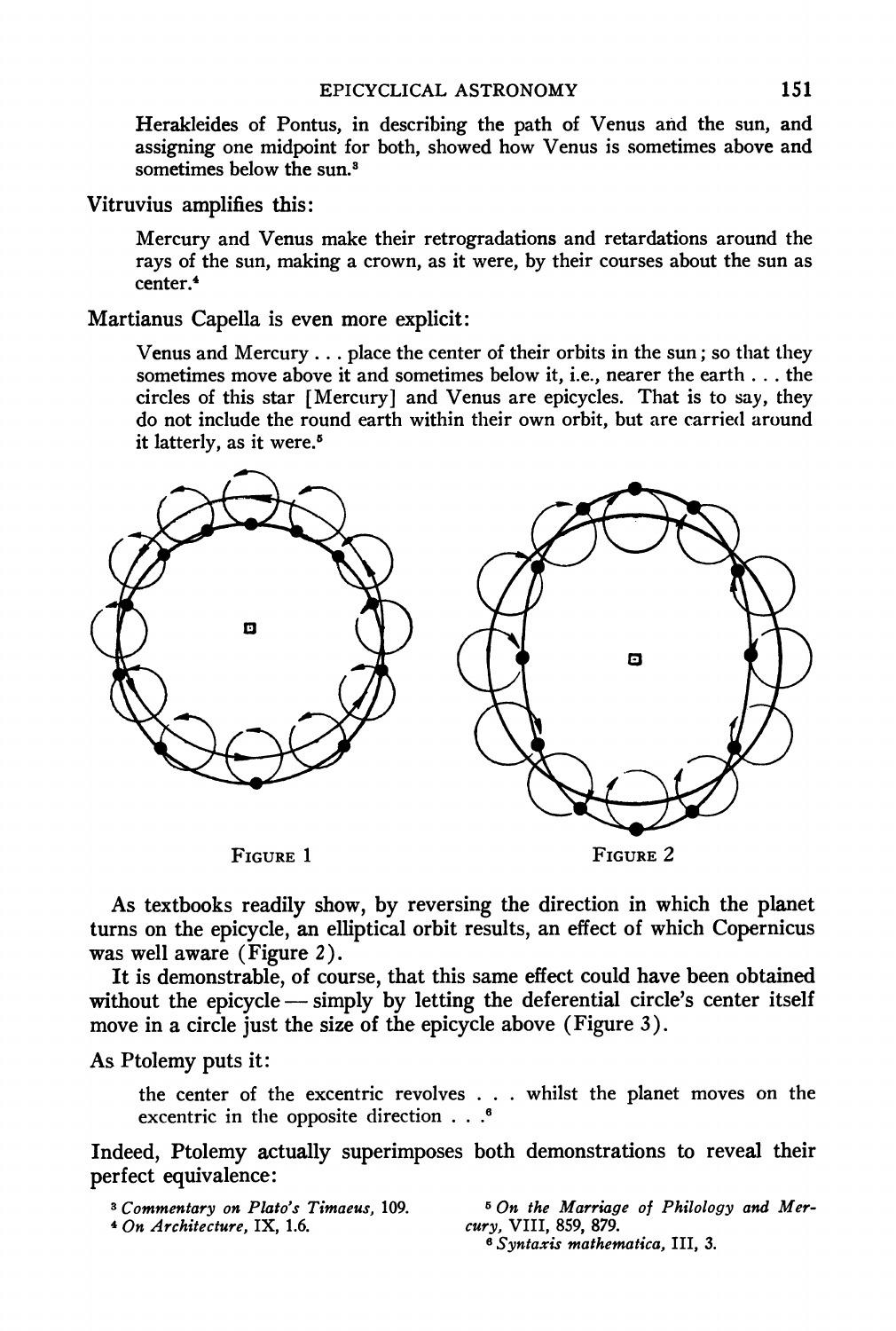**... according to either hypothesis it will appear possible for the planets seemingly to pass, in equal periods of time, through unequal arcs of the ecliptic circle which is concentric with the cosmos. . . . It must be understood that all the appearances can be cared for interchangeably according to either hypothesis, when the same ratios are involved in each. In short, the hypotheses are interchangeable.7** 

**Textbook expositions usually reach their zenith with Figure 4.** 



**With only this much of the story of epicycle-on-deferent told, it would indeed appear that the ancient's astronomical tasks were Sisyphean. The complex trajectories of comets, and the erratic wobblings of double stars, not to mention the retrogradations-in-latitude of Mars and Venus, all seem to be motions which would in principle elude such a primitive technique. But this is wrong. And it is wrong ever to let it even sound as if there were dynamically significant motions which could not be captured by Ptolemy's methods.** 

**For example, merely by letting the length of the epicycle's radius approximate to that of the deferent one can attain perfect rectilinear motion along a diameter of the deferent8 (Figure 5).** 

**Historically, this motion is significant. Kepler, in De motibus stellae Martis makes Mars librate rectilinearly across its epicycle.9 Incidentally, it was at this point in his deliberations that Kepler realized that such a librational** 

## **7Ibid., and compare book IX.**

**8 Compare Copernicus, De revolutionibus orbium coelestium (Thoruni, 1873), III, 4: "someone will ask how the regularity of these librations is to be understood, since it was said in the beginning that the celestial movement was regular, or composed of regular and circular movements . . ."; "movement along a straight line is compounded of two circular**  **movements which compete with one another ... a reciprocal and irregular movement is composed of regular movements . . ." (pp. 165- 166). Cf. also, C. B. Boyer, "Note on Epicycles and the Ellipse from Copernicus to Lahire," Isis, 1947, 38: 54-56.** 

**) Cf. De Motibus Stellae Martis, IV, ch. 58, in Gesamnelte Werke (Miinchen, 1937).**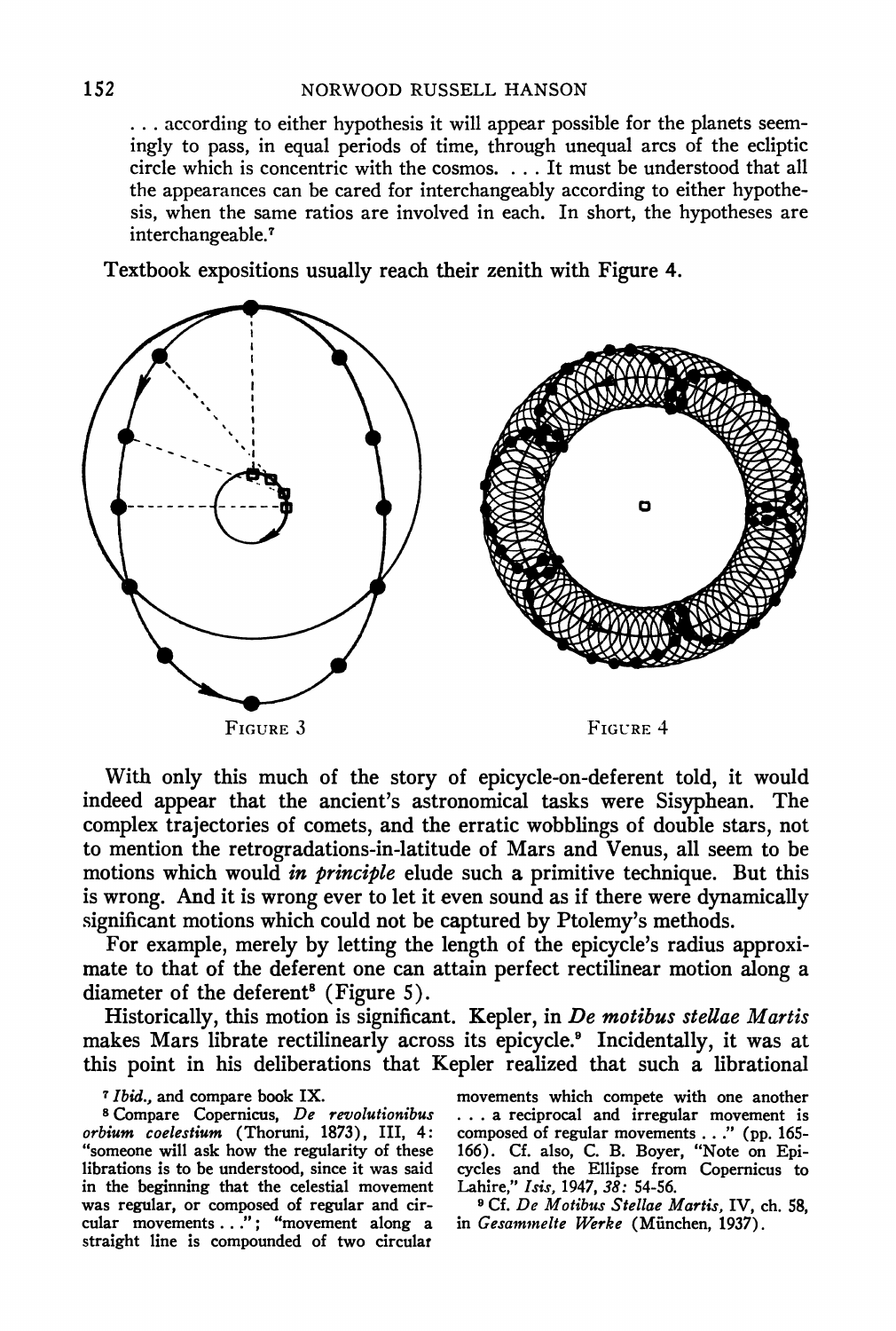**hypothesis could be made equivalent to the elliptical orbit hypothesis, independently discovered useful for calculating Mars' longitudes."0** 

**By altering the speed of the planet's east-to-west motion on an epicycle travelling west-to-east, one can approximate to a triangular figure (Figure 6).** 



**Indeed, one can take this to its rectilinear limit (Figure 7). When confronted with this triangular "orbit," and the square one which follows (Figure 8), several historians and philosophers of my acquaintance** 

**10 Ibid., ch. 59. Kepler does not actually undertake the detailed construction we have just set out above; but inasmuch as the librations in question are always "librati in dia-** **metro epicycli," it is clear that Kepler's "justification" of this rectilinear Martian motion would have to be precisely what has been drawn above.**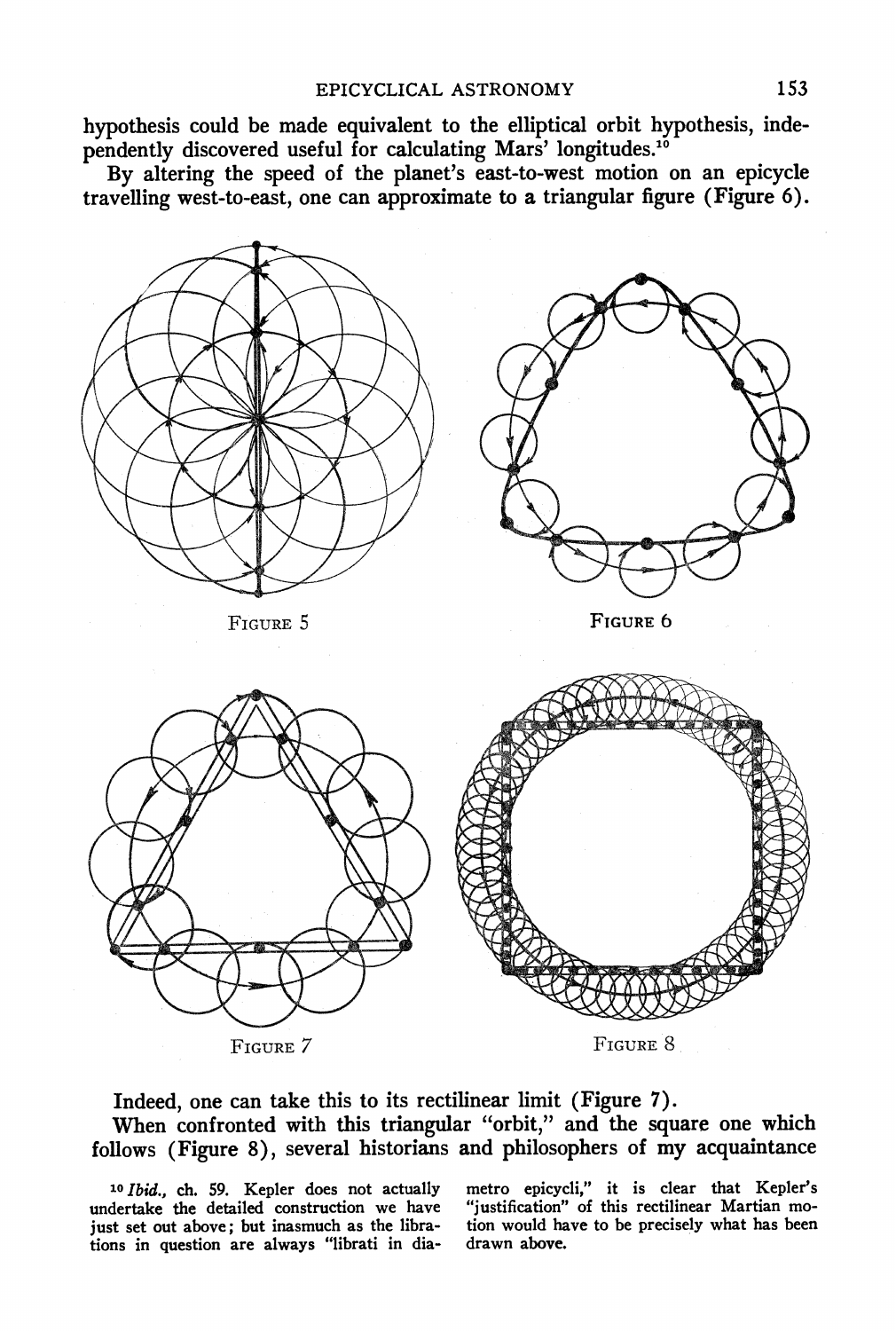**have registered startled, incredulous reactions. Before having seen these figures, they were inclined to regard such resultant "orbits" as non-constructible by the use of epicycle and deferent alone. Observers had to be assured that no trick, or juggling of the epicycle speeds has been responsible for these sharp-cornered figures.** 

**It will be noted, however, that both "orbits" immediately above are described with a rather broad line. This is theoretically significant. But since the second objective of this paper is embodied in the explanation of why this line is broadened, let us return later to a detailed account of the matter.** 

**Consider, first, a few more orbital possibilities contained within the ancient technique. By letting a second epicycle ride along on the first, a complex variety of ellipses are constructible (Figure 9).** 



**Indeed, by varying the revolutional speeds of the secondary epicycles, a virtual infinitude of bilaterally-symmetrical curves can be produced (Figure 10). Even Kepler's intractable oviform curve, to determine the equations of which**  he implored the help of the world's geometers,<sup>11</sup> can be approximated quite **closely with a third epicycle (Figure 11).** 

**Some extraordinarily complex, periodically-repetitive configurations are also constructible (Figure 12).** 

**In fact, as will be proved presently, an infinitude of non-periodic "orbits" can also be generated. Simply increase the size of the bundle of epicycles riding on a given deferent, and vary at will the speeds and directions of revolution of the component epicycles. Clearly, the range of complexity for the orbits resulting from the epicycle device is unlimited. There is no bilaterallysymmetrical, nor excentrically-periodic curve used in any branch of astro-**

**11 Cf. De motibus stellae Martis, IV, ch. 47, p. 297 (ed. cit.): ". . . appello Geometras eorumque opem imploro."**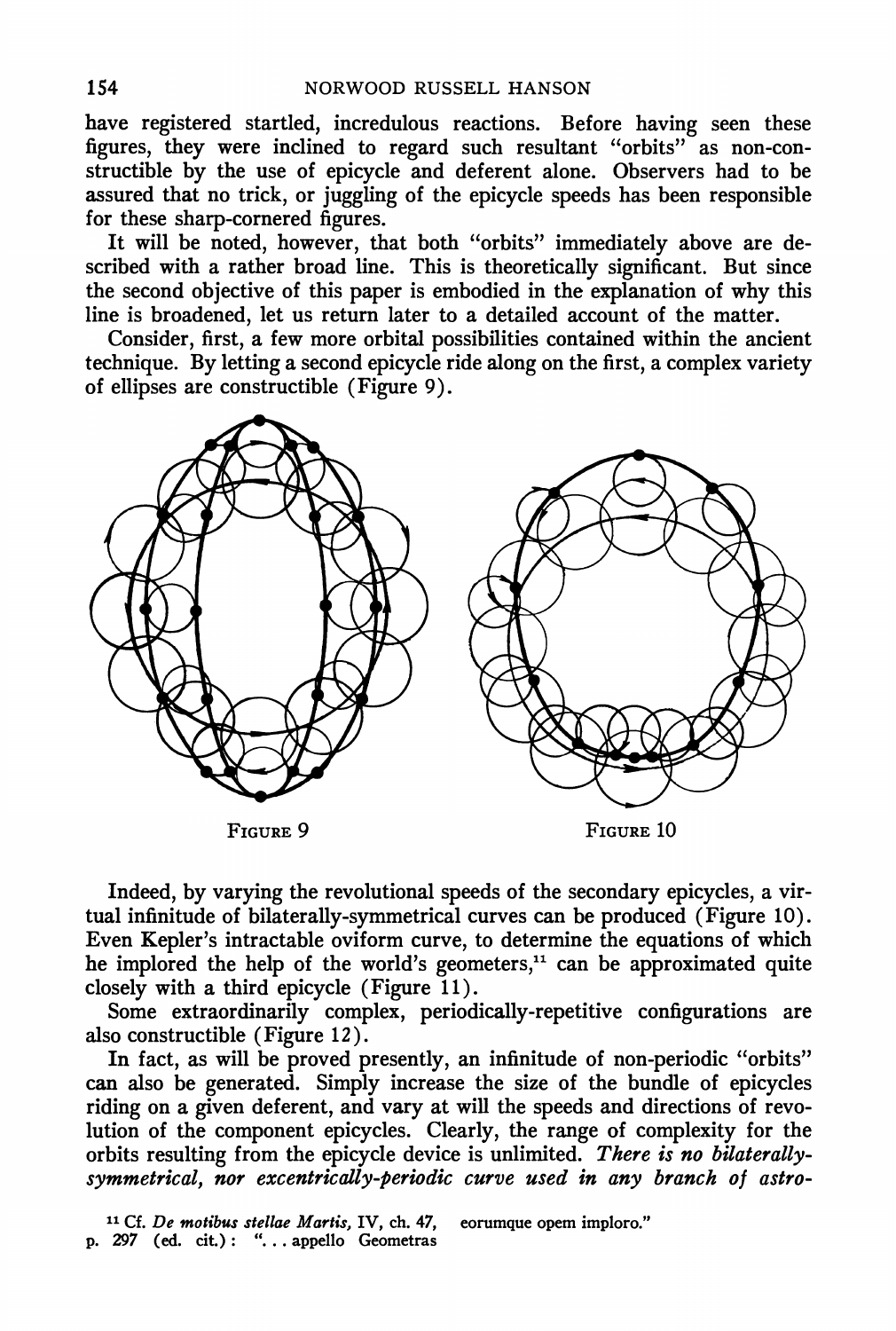**physics or observational astronomy today which could not be smootkly plotted as the resultant motion of a point turning within a constellation of epicycles, finite in number, revolving upon a fixed deferent.** 



**2** 

**Bilaterally-symmetrical, and excentrically periodic orbits that are curvilinear these are one thing, but rectilinear polygons are quite another.** 

**Let us return now to the square and the triangular "orbits" depicted above. No one will doubt the formal power of an astronomical-geometrical technique**  which could even permit a planet to move in a square if need be. We have never put so heavy a demand on our own contemporary techniques — though **we could do so if the heavens required it. The point is that Apollonius, Hip**parchus, and Ptolemy could, in principle, have done the same thing as our**selves, had the heavens required it of them.** 

**The algebraic demonstration to follow will show that, for all practical astronomical purposes (in the twentieth century as well as in the second), one could, with a finite number of epicycles, generate a square orbit.** 

**More precisely, if the square in question is a visible square -i.e., if the lines of which it is constructed have some detectable breadth as well as length then that square is the possible resultant orbit of some finite combination of epicycles. Choose some arbitrarily small number c, as small as you please but greater than zero; it is possible to get the sinusoidal "wiggle" (typical of epicyclical constructions) along the lines constituting the square so small that the amplitude of the wiggle, i.e., the distance between its crests and troughs,**  will be smaller than  $\epsilon$ . And all this with a finite number of epicycles. Theoreti**cally, of course, there must always be some slight cusp at the vertices of the**  square so long as the epicycles remain finite in number. The cusps will dis**appear, theoretically, only when the number of constituent epicycles has gone to infinity. But in this case the number e will have gone to the limit zero; the**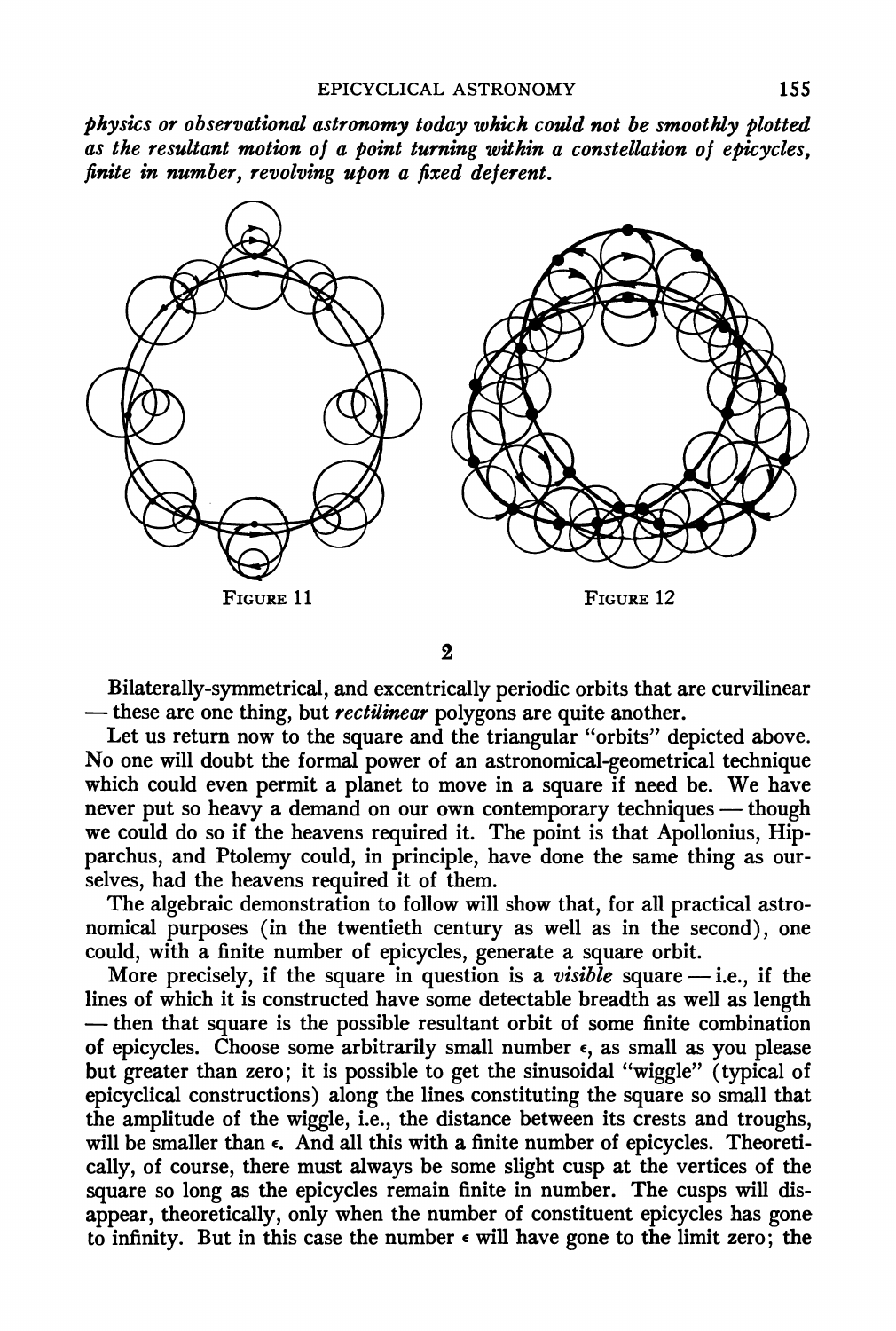**square in question would then be composed of Euclidean straight lines (i.e., one-dimensional curves), in which case the square would no longer be visible**  anyhow. Thus, no matter how finely the square is drawn, if it can be seen, **there is some finite number of epicycles of whose resultant motion the square is the construct. The formal proof of this is as follows.** 

## **The Representation of an Arbitrary Periodic Motion in the Plane Considered as a Superposition of Circular Motions**

A. Let us represent points in the plane by complex numbers  $z = x + iy = re^{i\theta}$ ; **the corresponding Cartesian coordinates will be (x,y), and the corresponding polar**  coordinates will be  $(r, \theta)$ .

**Remember that the addition of two complex numbers** 

$$
(z,z')\to z+z'
$$

**corresponds to vector addition of the position vectors of the corresponding points (Figure 13).** 



**FIGURE 13** 

**B.** A uniform circular motion with center c, radius  $\rho$ , and period T, may be **represented by:** 

$$
z = c + \rho e^{(2\pi i t/T) + i\alpha},
$$

where  $t$  denotes time, and  $\alpha$  represents the initial phase of the point.

**C. Suppose now that a point A is moving in the way described by the equation:** 

$$
z=f(t)
$$

Suppose also that B is moving relative to A in a circle of radius  $\rho$ , with period T and initial phase  $\alpha$ ; then the motion of B is given by the equation:

$$
z = f(t) + \rho e^{(2\pi it/T) + i\alpha}
$$

**We can then think of B as moving on an epicycle carried by A.** 

**D. We see immediately that the superposition of a new epicycle (one now carried by B) is equivalent to the addition of a new term:** 

$$
\rho e^{(2\pi i t/T)} + i\alpha
$$

**This is added to the expression for z. This term can also be written:** 

$$
\rho e^{i\alpha}e^{2\pi i t/T}
$$

**or, more briefly,** 

$$
ae^{ikt}
$$

**where a is a non-zero complex number, and k is real.**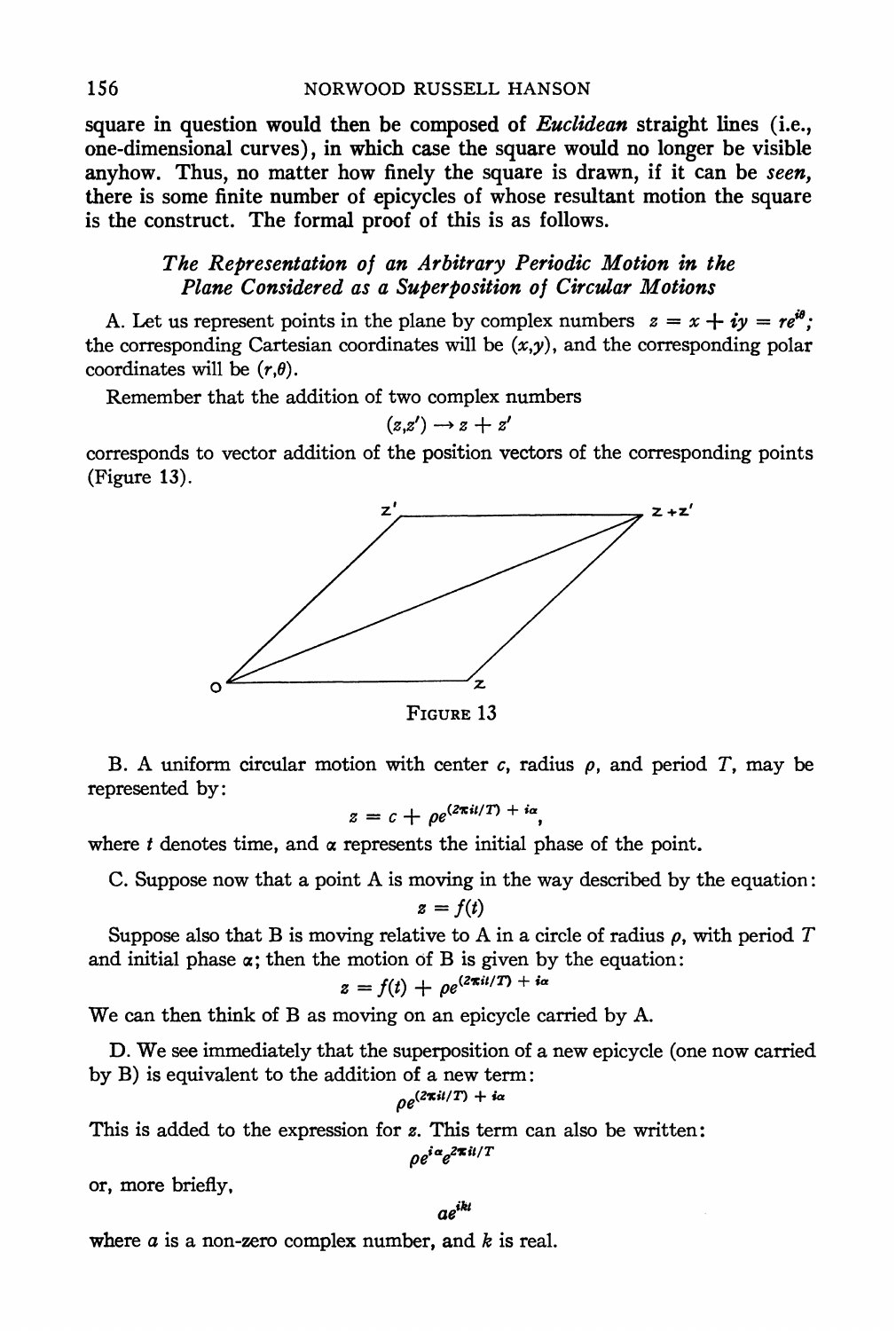**E. Note that any form of retrograde motion corresponds simply to taking T (or k) negative.** 

**F. A motion given by the superposition of n epicycles would be given by an equation of this form:** 

$$
z = a_1 e^{ik_1 t} + a_2 e^{ik_2 t} + \cdots + a_n e^{ik_n t}
$$

**G. Now suppose that we are just given a periodic motion in the plane by the equation:** 

$$
z = f(t)
$$

We may assume now that the period of motion is  $2\pi$  (even if it becomes necessary **to change the time scale somewhat).** 

Suppose that  $f(t)$  is a sufficiently well-behaved function [it will be enough that **f(t) is continuous and of bounded variation-this is a natural enough condition**  to impose; that  $f(t)$  is taken as continuous and of bounded variation means only **that the resultant orbit is a continuous curve of finite length.] Then it is well known that we can write:** 

$$
f(t) = c_0 + (c_1e^{it} + c_{-1}e^{-it}) + (c_2e^{2it} + c_{-2}e^{-2it}) = \sum_{n=-\infty}^{\infty} c_n e^{int},
$$

**this series being uniformly convergent.** 

**Let us now write** 

$$
S_N(t) = \sum_{n=-N}^{N} c_n e^{int}
$$

Choose now some small number  $\epsilon > 0$ . Since the series is uniformly convergent, we can now find N<sub>0</sub> such that

$$
\left|f(t)-S_N(t)\right|<\epsilon
$$

for all  $N \geq N_o$  and all t. In other words, if we consider the two orbits:

$$
z = f(t), \qquad z = S_N(t),
$$

the distance between corresponding points of these two orbits remains less than  $\epsilon$ **for all time.** 

Thus the original orbit,  $z = f(t)$ , can be replaced, with as small a loss in accuracy as we please, by an orbit  $z = S_N(t)$ ; that is, some finite superposition of epicycles.

**H. The function defining a square or a triangular "orbit" satisfies these conditions completely; the above considerations therefore apply without qualification to these special cases illustrated earlier in this paper.** 

**I. The superpositions we have used so far are special ones; for the periods of the epicycles are:** 

$$
\pm 2\pi
$$
,  $\pm \pi$ ,  $\pm 2/3\pi$ ,  $\pm 1/2\pi$ ,  $\pm 2/5\pi$ ,...

**In particular, they are commensurable with one another.** 

**J. However, it must be stressed here that even non-periodic orbits can be represented by such a superposition of epicycles, provided only that we allow incommensurable periods. The basic theorem would be:** 

Let  $s = f(t)$  be a complex-valued function of the real variable  $t$ , and suppose